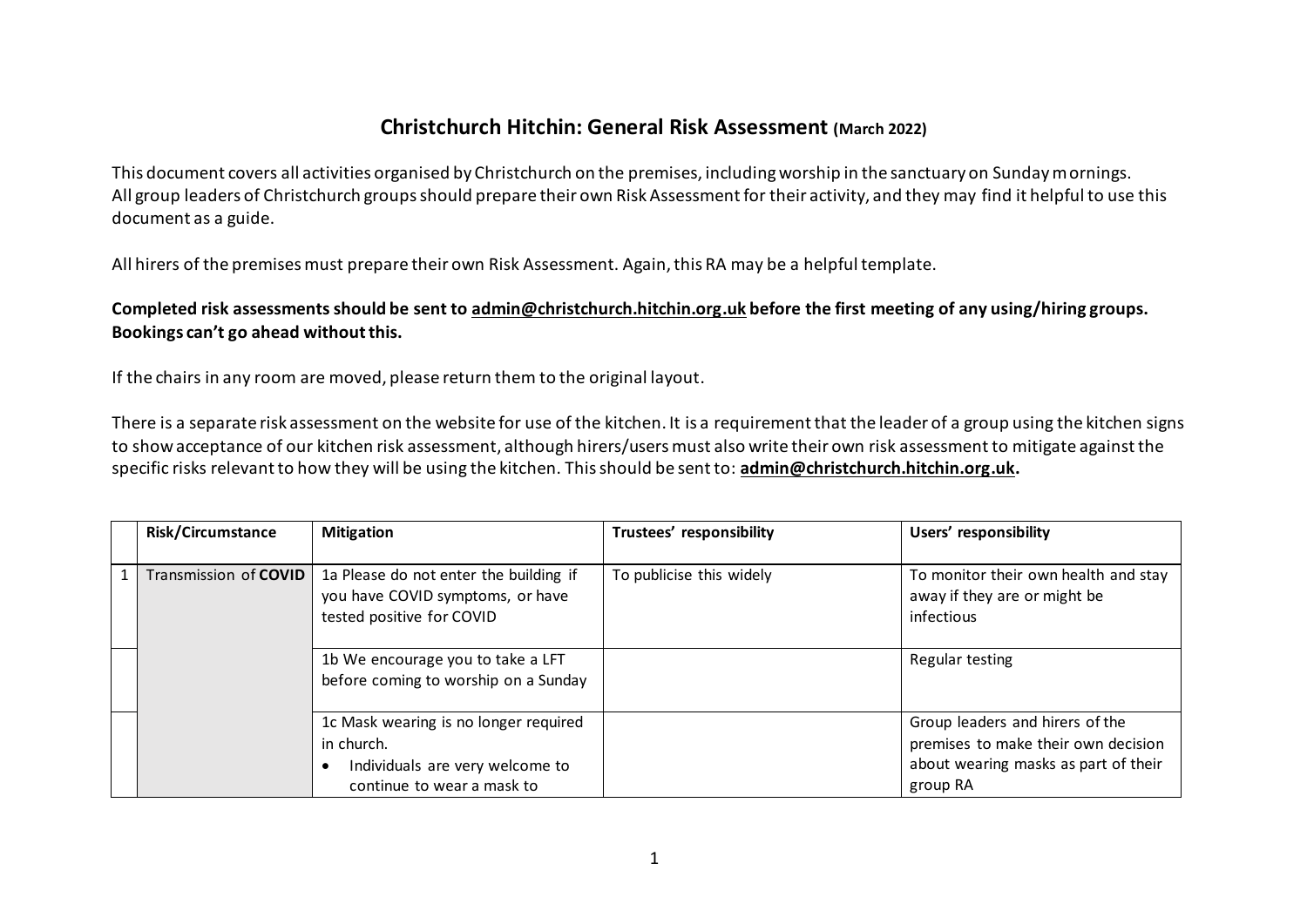|  | provide some element of personal<br>protection.<br>People can also choose to sit in the<br>$\bullet$<br>corridor or in the hall during<br>services, where it is less crowded.<br>We will continue to monitor the air<br>$\bullet$<br>quality in the sanctuary during<br>services, and adjust the ventilation<br>accordingly |                                                                                              |                                                                                       |
|--|-----------------------------------------------------------------------------------------------------------------------------------------------------------------------------------------------------------------------------------------------------------------------------------------------------------------------------|----------------------------------------------------------------------------------------------|---------------------------------------------------------------------------------------|
|  | 1d Attendees to take responsibility for<br>their own decisions about handshaking<br>and hugging                                                                                                                                                                                                                             |                                                                                              | Be aware of other people's choices,<br>and be sensitive in how you approach<br>them   |
|  | 1e Hand sanitiser will continue to be<br>available at multiple points in the<br>building                                                                                                                                                                                                                                    | F+P to arrange for cleaners to ensure<br>that the dispenser tanks are topped up<br>regularly | Please use the hand sanitiser as a<br>minimum on entering and leaving the<br>building |
|  | 1f Those bringing wheelchair users<br>from Elmside to comply with Elmside<br>guidance on infection control                                                                                                                                                                                                                  |                                                                                              | Group leader to keep in touch with<br>Elmside and share guidelines                    |
|  | 1g No public seating in the area<br>between the sound desks and the<br>organ. Operators to use hand sanitiser<br>before using the equipment, and<br>equipment to be sanitised before and<br>after use                                                                                                                       |                                                                                              |                                                                                       |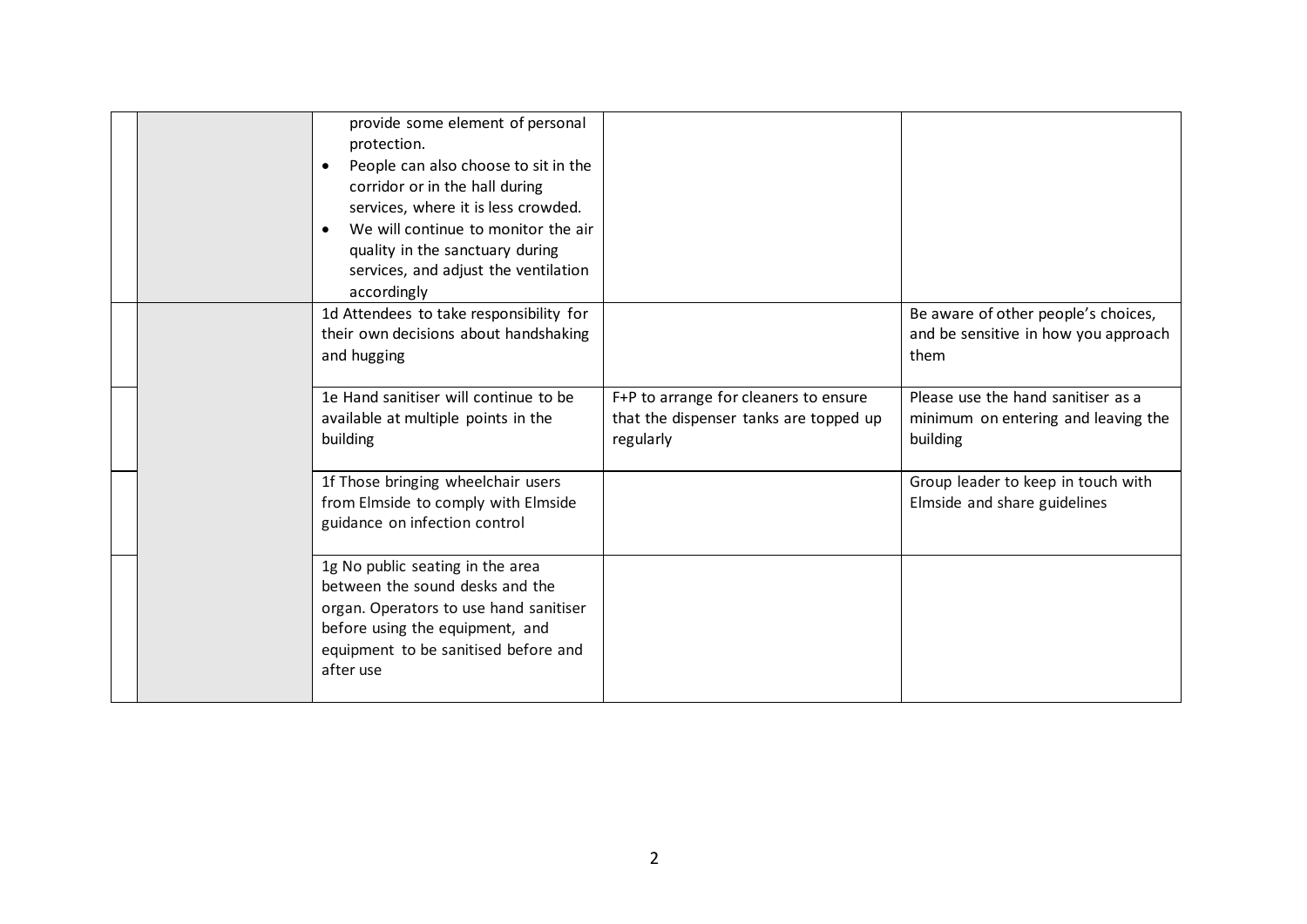| $\overline{2}$ | <b>Safeguarding risk:</b> | 2a The whole church community is                  | Annual oversight of the safeguarding policy | Be aware of safeguarding best             |
|----------------|---------------------------|---------------------------------------------------|---------------------------------------------|-------------------------------------------|
|                | misuse of access to       | committed to following safeguarding               | and support of the safeguarding group       | practice, and report any concerns         |
|                | church and/or             | policy and procedures for the                     |                                             | immediately                               |
|                | responsible               | recruitment, training and support of all          | https://christchurchhitchin.org.uk/what-    |                                           |
|                | leadership roles to       | volunteer positions. CC practice is               | we-do/safeguarding-at-christchurch          |                                           |
|                | abuse children or         | based on the Methodist UK guidelines              |                                             |                                           |
|                | vulnerable adults         | 2b Uniformed organisations should                 |                                             |                                           |
|                |                           | follow their own national safeguarding            |                                             |                                           |
|                |                           | policy and procedures                             |                                             |                                           |
|                |                           | 2c All hirers of the premises MUST                |                                             |                                           |
|                |                           | have their own safeguarding policy and            |                                             |                                           |
|                |                           | procedures as a condition of hire                 |                                             |                                           |
|                |                           | 2d When prayer ministry is offered on             |                                             |                                           |
|                |                           | church premises there must always be              |                                             |                                           |
|                |                           | at least two members of the prayer                |                                             |                                           |
|                |                           | team present in the room                          |                                             |                                           |
|                |                           | 2e Children in the cuddle corner in               |                                             |                                           |
|                |                           | church must be supervised by                      |                                             |                                           |
|                |                           | parents/carers at all times                       |                                             |                                           |
| 3              | <b>Health and safety</b>  |                                                   |                                             |                                           |
| 3a             | Risk of fire              | Insurance will be in place and kept up<br>to date | Trustees delegate these tasks to F+P        |                                           |
|                |                           | Regular fire drills will be held during           |                                             |                                           |
|                |                           | Sunday morning services                           |                                             |                                           |
|                |                           | Regular professional inspection of fire           |                                             |                                           |
|                |                           | equipment and evacuation policy to be             |                                             |                                           |
|                |                           | arranged                                          |                                             |                                           |
|                |                           | Fire exits to be kept clear at all times          |                                             | Stewards/group leaders/hirers to<br>check |
| 3 <sub>b</sub> | Risk from unclean         | Premises to be cleaned daily by                   | Trustees delegate these tasks to F+P        |                                           |
|                | environment               | professional cleaning firm                        |                                             |                                           |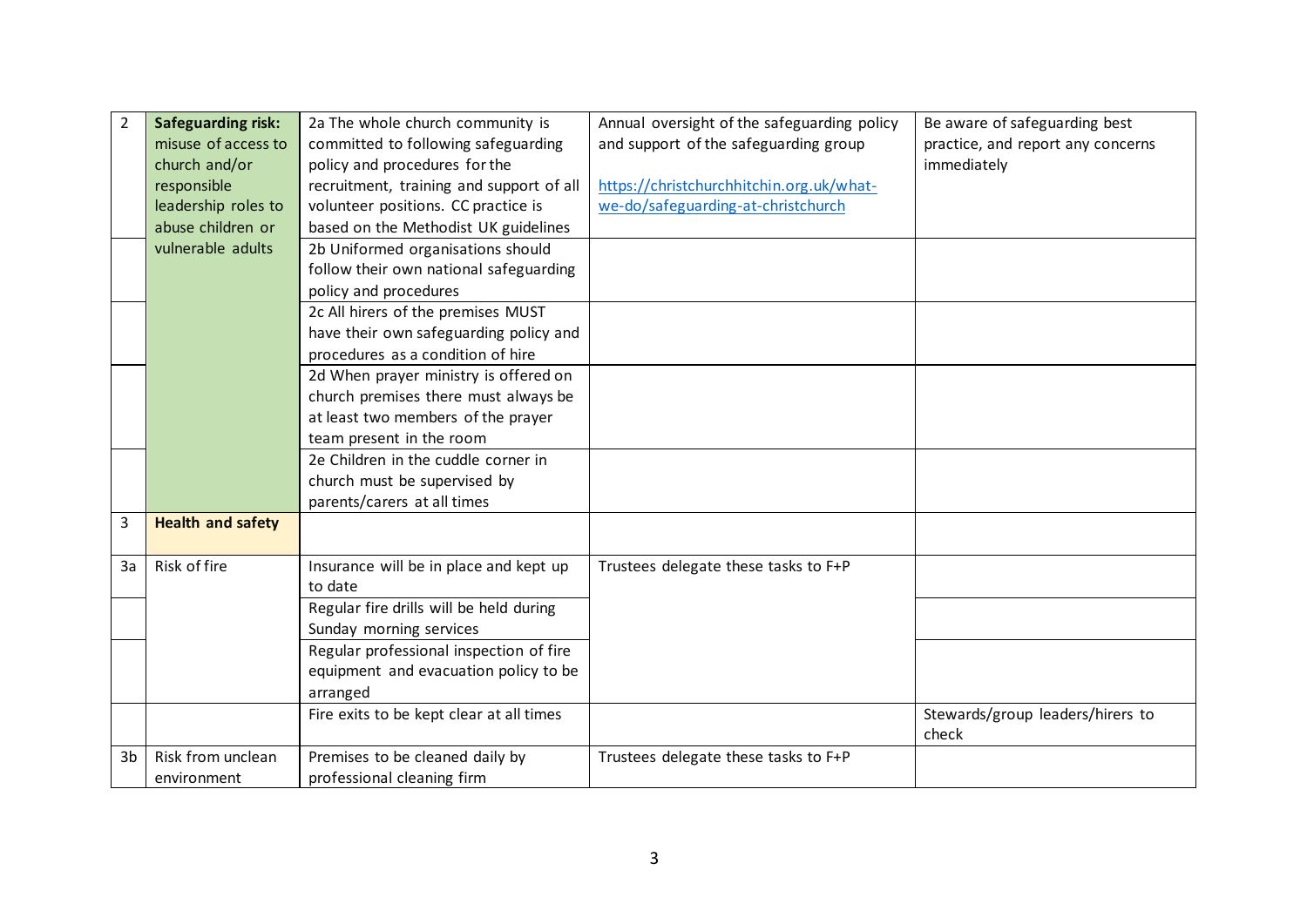| 3c | Risk of accidents  | Property group to check chairs and              | Trustees delegate these tasks to F+P         | Any damage noticed to be recorded   |
|----|--------------------|-------------------------------------------------|----------------------------------------------|-------------------------------------|
|    | from fixtures,     | other items of furniture regularly, and         |                                              | in the book by the pigeonholes for  |
|    | fittings and       | remove or repair those that appear              | All hirers to complete their own RA for use  | the attention of F+P                |
|    | furniture          | unsafe                                          | of chairs and other furniture                |                                     |
| 3d | Other risks        | Methodist Insurance Health and Safety           | Trustees delegate these tasks to F+P         |                                     |
|    |                    | RA to be completed annually, to                 |                                              |                                     |
|    |                    | include:                                        |                                              |                                     |
|    |                    | Maintaining first aid boxes<br>$\bullet$        |                                              |                                     |
|    |                    | Accident book<br>$\bullet$                      |                                              |                                     |
|    |                    | Car park safety                                 |                                              |                                     |
|    |                    | Trip hazards<br>$\bullet$                       |                                              |                                     |
| 3e | Insurance          | Maintain adequate employer and                  | Trustees delegate these tasks to F+P         | All hirers to have their own Public |
|    |                    | public liability insurance                      |                                              | Liability Insurance in place        |
|    |                    |                                                 |                                              |                                     |
| 3f | Accidents or other | A minimum of two church/vestry                  | To ensure that there is a sufficient pool of |                                     |
|    | unforeseen         | stewards and two door stewards to be            | stewards for the rota                        |                                     |
|    | problems on        | on duty                                         |                                              |                                     |
|    | Sunday mornings    | Stewards to call an ambulance if                |                                              |                                     |
|    |                    | medical intervention is needed                  |                                              |                                     |
|    |                    | If the sanctuary becomes<br>$\bullet$           |                                              |                                     |
|    |                    | overcrowded, stewards to invite                 |                                              |                                     |
|    |                    | people to sit in the hall (screen to            |                                              |                                     |
|    |                    | be installed)                                   |                                              |                                     |
| 3g | Accidents to       | The person responsible for the                  |                                              |                                     |
|    | children in the    | Cuddle Corner to check toys                     |                                              |                                     |
|    | cuddle corner from | regularly.                                      |                                              |                                     |
|    | unsafe or broken   | Children to be supervised by their<br>$\bullet$ |                                              |                                     |
|    | toys               | parents/carers at all times                     |                                              |                                     |
| 3h | Risk from unsafe   | Users/hirers bringing equipment<br>$\bullet$    | Trustees delegate annual testing of CC       |                                     |
|    | electrical         | onto the premises must ensure                   | equipment to F+P                             |                                     |
|    | equipment          | their appliances are appropriately              |                                              |                                     |
|    |                    | tested.                                         |                                              |                                     |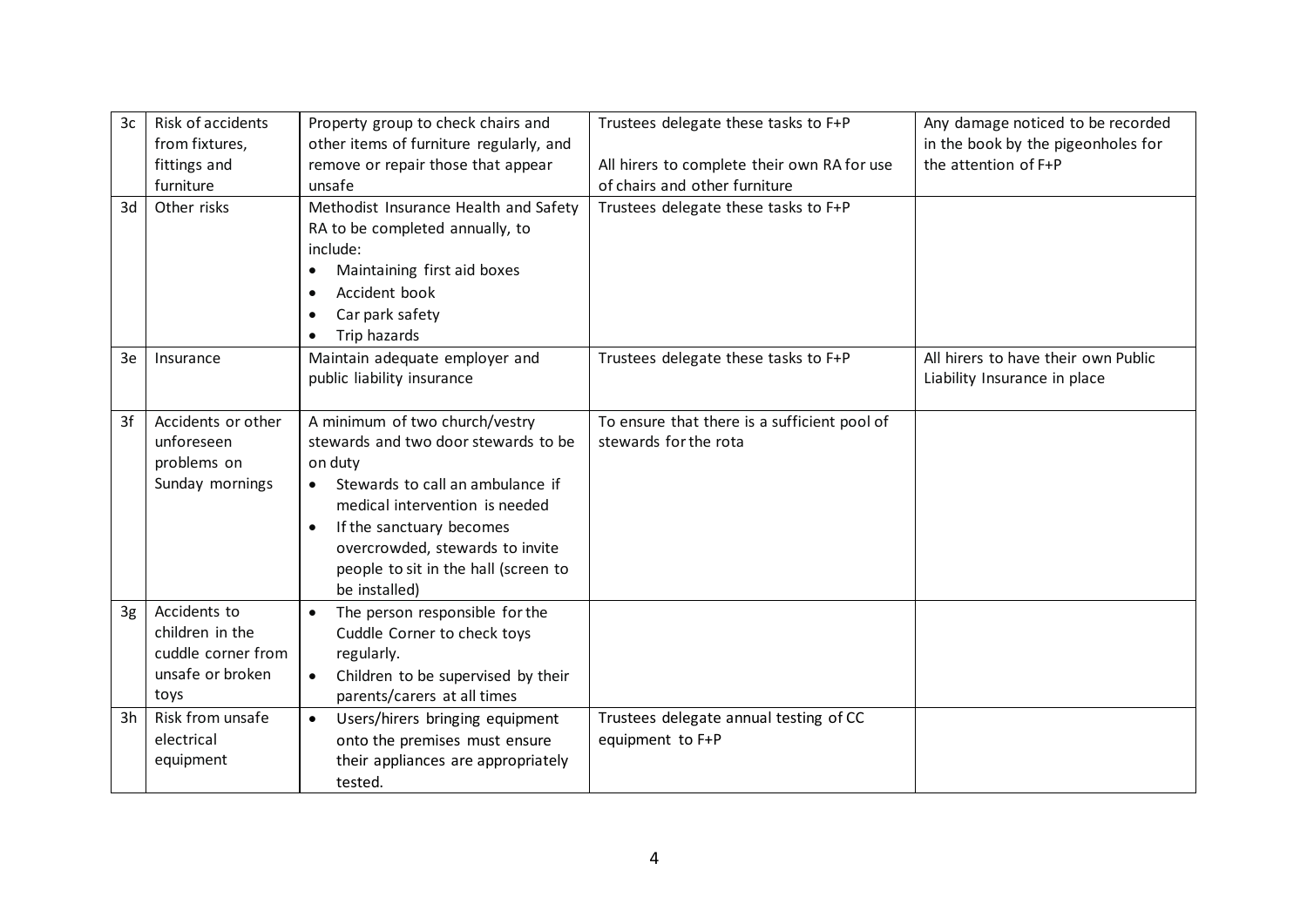|                |                                                                                           | A valid and up-to-date PAT testing<br>certification label should be<br>displayed on each appliance or<br>recorded on a separate document.                                             |                                                                                                                      |                                                              |
|----------------|-------------------------------------------------------------------------------------------|---------------------------------------------------------------------------------------------------------------------------------------------------------------------------------------|----------------------------------------------------------------------------------------------------------------------|--------------------------------------------------------------|
| 3i             | Slips and falls: Trips<br>over trailing wires,<br>bags or other items<br>left in walkways | Store all items safely away from<br>walkways                                                                                                                                          |                                                                                                                      | Everyone on premises to take<br>responsibility for own items |
| 3i             | Manual handling:<br>injury through<br>unsafe lifting<br>practice                          | Users/hirers who bring in heavy or<br>bulky loads are advised to ensure they<br>are aware of and follow safe lifting<br>advice (which can be researched on<br>line)                   | Trustees delegate to F+P responsibility for<br>maintaining safe lifting guidelines and<br>ensuring they are followed |                                                              |
| 3k             | Risk of not being<br>aware of risks!                                                      | Users/hirers/group leaders are invited<br>to visit prior to first use of<br>building, and conduct their own Risk<br>Assessment                                                        | Bookings officer and administrator                                                                                   |                                                              |
| $\overline{4}$ | <b>GDPR:</b> risk that<br>personal<br>information is not                                  | All members and users of the premises<br>commit to following Christchurch<br>GDPR policy and practice                                                                                 | To oversee and approve the GDPR policy<br>and practice, and support the GDPR group                                   |                                                              |
|                | kept securely                                                                             | Prayer book no longer on public<br>display, but prayer requests can be<br>posted into locked box to be shared<br>with the confidential prayer network.<br>A notice will explain this. |                                                                                                                      |                                                              |
| 5              | Security of the<br>building                                                               | Stewards/group leaders/hirers to<br>check all doors and windows are<br>locked before leaving the premises                                                                             |                                                                                                                      |                                                              |